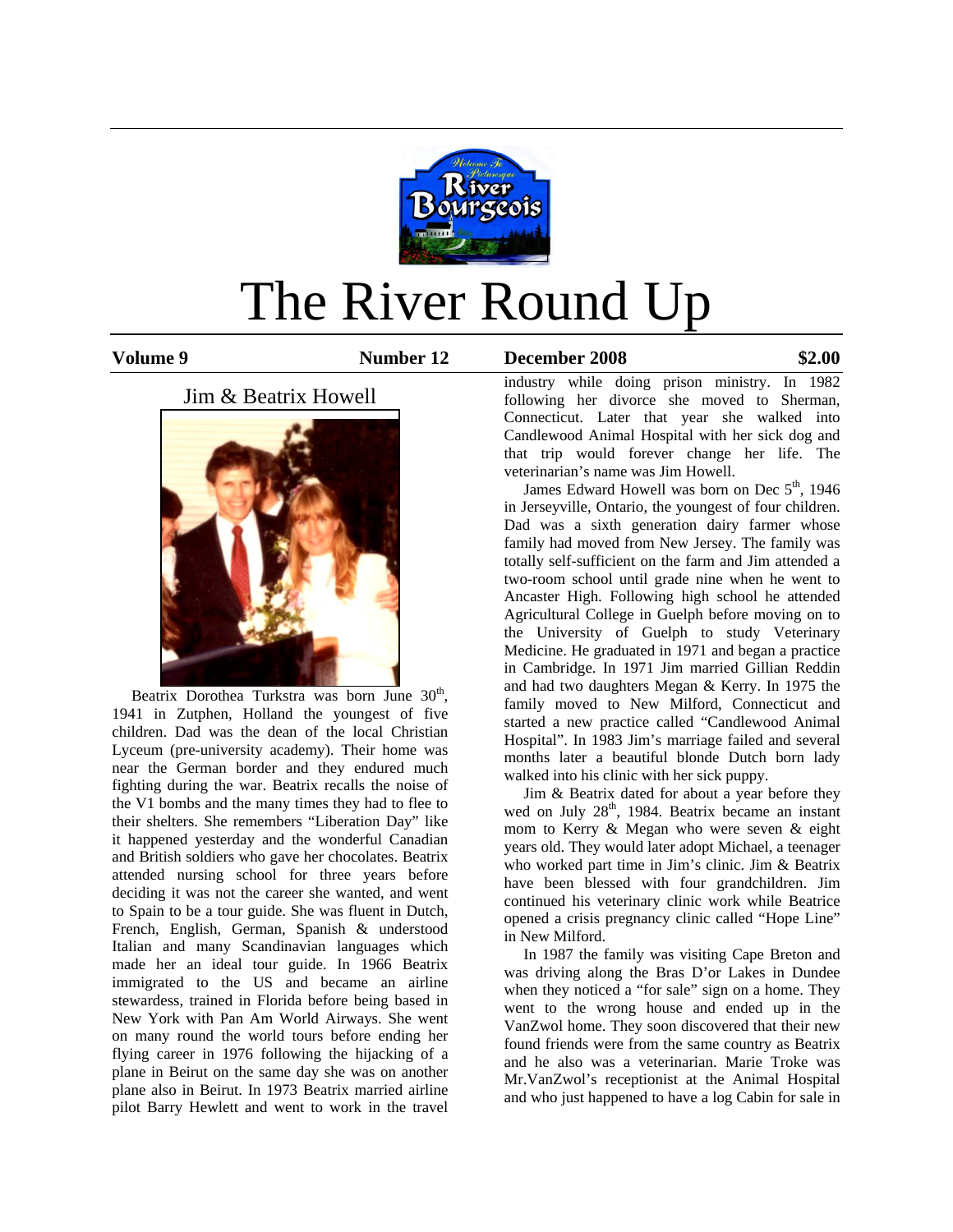Grand Gully and that is how they landed in their beloved River Bourgeois. They spent part of their summers here and in 1995 they purchased the old Cameron Boyd homestead on the Southside. In 2003 Jim sold his practice in Connecticut and they moved here permanently. A new home was built on the property and the old house known as "Eagles Rest" is used by Pastors and Missionaries on furlough to have a time of renewal.

 Jim now works part time at the Highland Animal Hospital in Cheticamp and Inverness for two days and does surgery one day a week in Port Hawkesbury. He also loves to teach God's word, the Bible and does occasional Lay Preaching at the Baptist Church in Arichat and they also attend the Pentecostal Church in Port Hawkesbury where Beatrix sings in the Worship Team. Beatrix volunteers at the Villa to play and sing. Both Jim and Beatrix's focus in life is to share the word of God and its wonderful message of salvation through Jesus. In their spare time they enjoy their sail boat "Queen Bea" on the Bras D'or Lakes. Beatrix & Jim the people of River Bourgeois are happy that you chose to live in our community and we wish you many years of health and happiness*. Sharon Chilvers* 

#### Remembrance Day



 Approximately 75 people assembled for Remembrance Day ceremonies at our recently restored cenotaph site. The weather more than cooperated during the festivities. Wreaths were laid for all divisions of the Armed Forces; River Bourgeois Community Service, Richmond County, Catholic Woman's League and many individual wreaths were laid in memory of loved ones. The five missing names are now engraved on the back side of the monument and plaques are placed on the newly built Veterans Memorial Wall representing all who served.

 The Cenotaph Restoration Project has received much help and support throughout the first phase leading into our Remembrance Day Ceremony.



 The L'Ardoise Legion Army Cadet Corps led by instructors Raymond Doary, Terry Clements and civilian instructor Tanya Collier arrived on site armed with picks, shovels and rakes to lend a helping hand in maintaining the respectful appearance of the site throughout this period. Cadets ranging in ages from 12 to 18 years worked hard under the watchful eye of 99 years young Ned Bona. Several others gave much of their time with the ground work including George A. Landry, George J. Landry & Glyn Chilvers. The final phase will continue in the spring with a Dedication/Rededication Ceremony to be held later in the summer. *Donnie Pottie*

## Anniversary Dinner



*Back Row: Stanley, Monica, Daniel, Linda, Monica, Joe, Vera, Anselm, Joe, Emily, Fr MacDow. Front Row: Theresa, Cletus, Mary, Charles, Madaline, Raymond, Mildred, Alma & John.* 

 A mass was celebrated by Fr. MacDow on Nov.  $23<sup>rd</sup>$  for couples celebrating special anniversaries and was followed by dinner provided by the CWL. Celebrants were: 30 years-Conrad & Wanda Burke; 40 years-Linda & Daniel Cote; 50 years-Joe & Emily Boucher, Stanley & Monica McPhee, Charles & Madaline Libbus; 55 years-John & Alma Burke; 56 years-Anselm & Vera Sampson, Joseph & Monica Stone; 57 years-Cletus & Mary Touesnard, Leo & Theresa Landry; 59 years-Raymond & Bridget Robertson, Raymond & Mildred Burke; 65 years-Margaret & Joe Bouchard; 68 years-Evelyn & Victor Burke.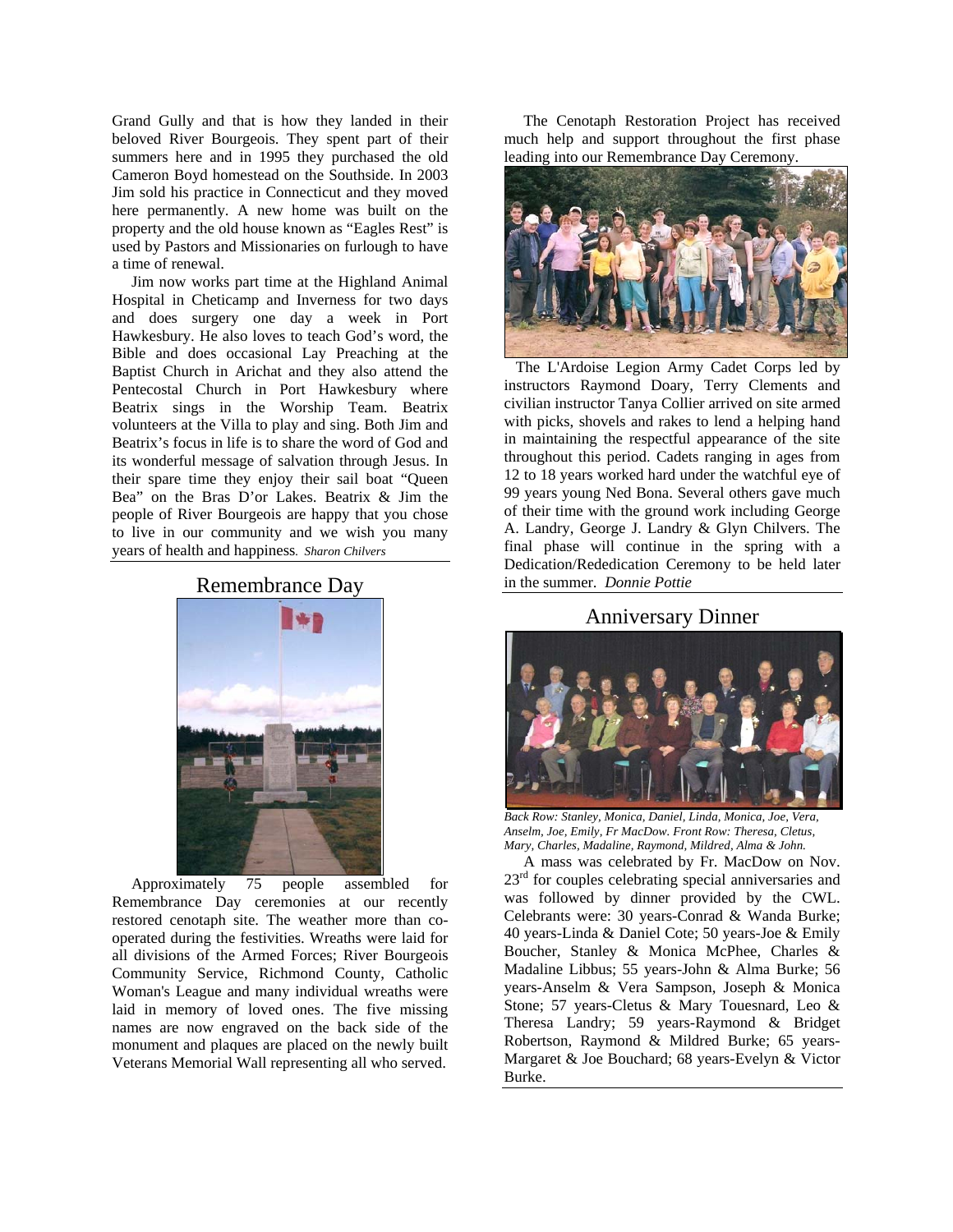#### 2021 Graduates



*Lucas, Dawson, Selinda, Amber, Erin & Gage* 

 Six children began grade primary this year. Lucas (Lisa & Carmen Cook), Dawson (Jennifer Gibson & Jordan Lehman), Selinda (Arnold Sampson & Laurie Suitor), Amber (Darin & Angela LeBlanc), Erin (Valerie & Tim Cunningham) and Gage (Laurie & Michael Pottie). We wish you happy learning and we will see you at the 2021graduation.



*Recopied from an article by Marie Boyd. There is no date we assume it is November 1968 and that it was from the Richmond Record. Thank you to Sylvia Allan for sharing this family story about happy and sad memories.*

 A wedding of interest to their many friends here and elsewhere in the province was solemnized by Fr. Marinilli, P.P. when Linda, eldest daughter of Mr. & Mrs. Joe Richard became the bride of Dannie Cotie, son of Mr. & Mrs. Edgar Cotie of Grand Greve in a double ring ceremony and nuptial mass. The bridal couple was met at the back of the church by the priest accompanied by the two altar boys, Joey Stone and Cyril Viscount, where they were given the blessing. After the priest and altar boys returned to the altar, the bride walked to the front of the church on the arm of her father by whom she was given in marriage to music played by the local organist, Miss Marjorie Robertson. A short distance from the altar she was met by the groom, who took her to the altar steps. For her wedding the young and winsome bride had chosen a wedding gown of white satin trimmed with lace with scoop neckline, the sleeves ending in

lily points over the wrists. Her train was of satin trimmed with a band of lace and fell from the neckline of her gown, and her shoulder length bouffant veil was held in place by a coronet of rhinestones and pearls. She carried a cascade of bouquet of red and white roses. Her trainbearer was her small sister Debbie who was dressed in a long gown of pale pink brocaded satin with short sleeves, high waistline and long straight line skirt. Her headdress was a tiny veil in matching color. Her maid of honor and bridesmaids were her two sisters, the misses Sylvia and Estelle and they were dressed in identical fashion as the trainbearer and carried nosegays of pink and white roses. Groomsmen were Phonse and Gerry Cotie, brothers of the groom.

 After the ceremony the bridal party motored to the parish hall which had been tastefully decorated for the occasion. The head table was centered with a three-tier wedding cake topped with a miniature bride and groom, flanked with two tall lighted candles, while beautiful bouquets of flowers set off all the tables. A hot turkey dinner provided by the parents of the bridal couple was served to some 200 invited guests. For the occasion the bride's mother was dressed in a two piece dress of brocaded silk with which she wore white accessories and a corsage of white roses. The groom's mother was dressed in navy blue in which she wore white accessories and a corsage of white roses. The many gifts were opened by the bride, assisted by the bridesmaid, while the groomsmen read the accompanying cards. The happy couple will live in Halifax where the groom is employed.

 Only a week after this wedding the bride's mother, who had been taken to St. Rita's Hospital a week before the wedding but who was allowed to come home the evening before the wedding and was present at all the wedding festivities, had to return to St. Rita's the evening after the wedding where she died the following week. Mrs. Richard who was only 41 years old, had been having treatment at the hospital the last four years but in the intervening time had been taking care of her large family as well as being always ready to help in community work.

 A faithful member of the Catholic Women's league, she was always ready to help at any of its projects and in her death not only her family but the whole community has lost an irreplaceable citizen. She was the mother of fourteen children, twelve of whom are living, the youngest being four years old. Besides her husband she is survived by her daughters, Linda,(whose marriage to Danny Cotie took place shortly before her death) of Halifax, Sylvia ,who was employed in Halifax but who came home to look after the remaining members of the family; Estelle, Carol, Sally, Donna and Debbie and sons; Albert,